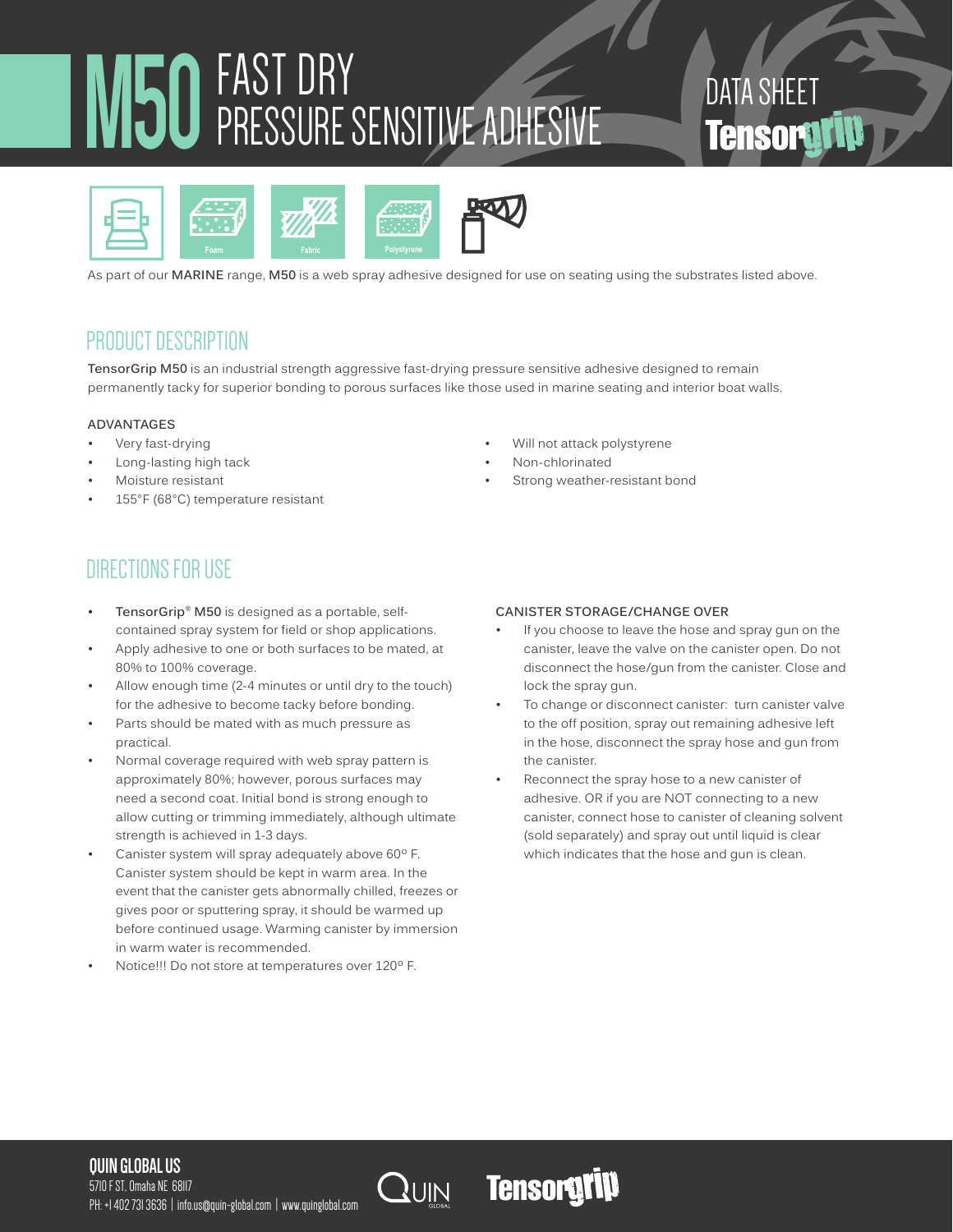# **M50**FAST DRY DATA SHEET PRESSURE SENSITIVE ADHESIVE

## CHEMICAL TECHNICAL DATA

#### **TYPICAL PROPERTIES**

- Total Solids 25-31%
- VOC Content 536 g/L
- 
- 
- Solvent System Dimethyl Ether
- 
- Open time Long
- 

#### **PACKAGING**

• Color Clear, Red System Flammability Flammable adhesive; Flammable propellant • Dry time 2-4 mins dependent on temp & humidity Figure 18 months from date of manufacture 18 months from date of manufacture

22L Disposable Canister

## STORAGE

#### **HANDLING & STORAGE**

- Consult Material Safety Data Sheet prior to use.
- Do not store at temperatures over 120°F/50°C.
- Avoid exposure to direct sunlight.
- Do not store directly on concrete floor.
- Always store above 60°F/15°C
- When connected, keep valve open and hose pressurized at all times
- Always test our adhesives to determine suitability for your particular application prior to use in production

DISCLAIMER OF WARRANTY: Quin Global makes neither warranty of merchantability or fitness for any use nor any other warranty, express or implied, in the sales of<br>its products. Buyer assumes all risk and liability for the r

#### **QUIN GLOBAL US**



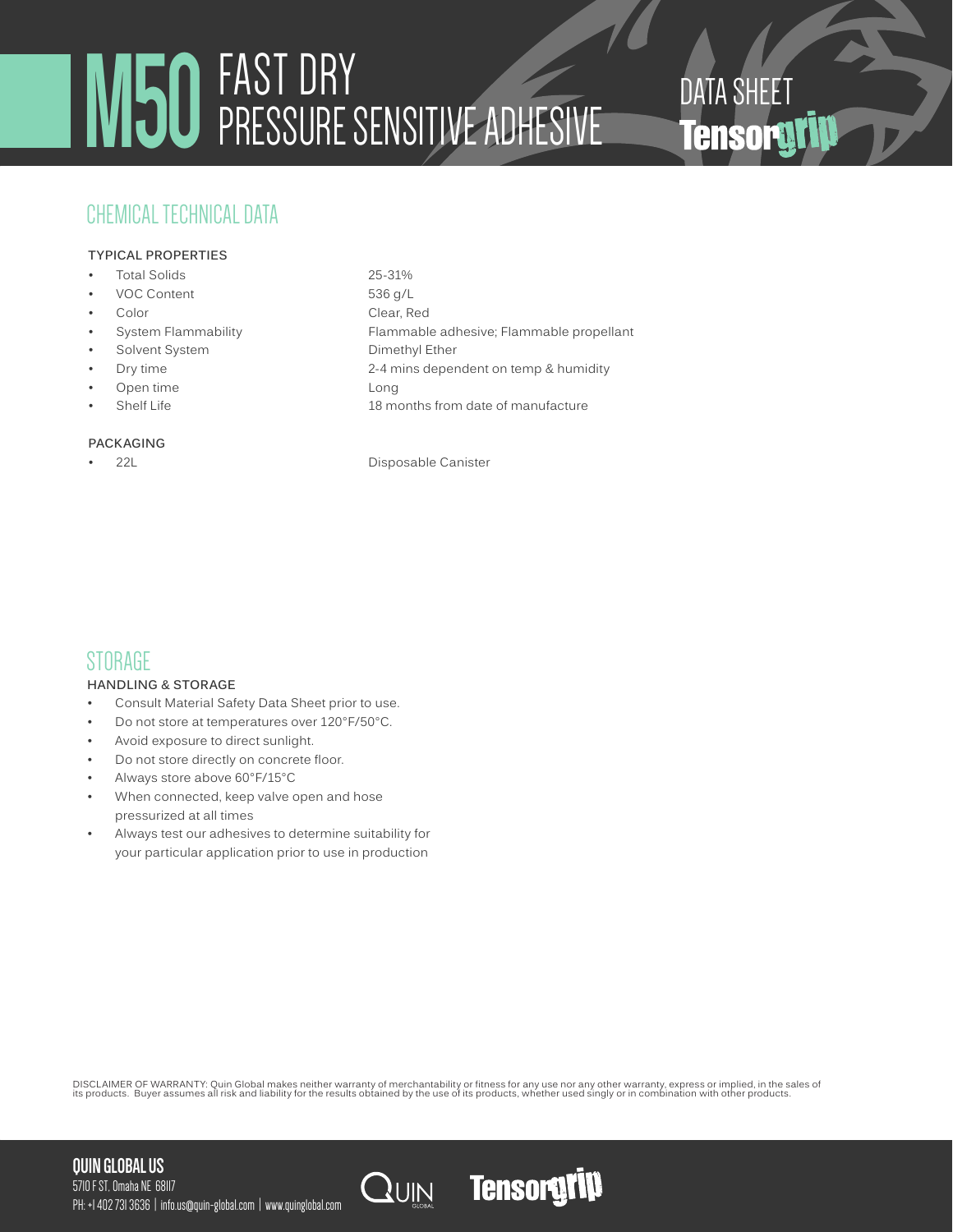

#### **SAFETY DATA SHEET**

#### **Tensorgrip M50AA Fast Dry Pressure Sensitive Adhesive**

| 1. Identification                                |                                                                                              |
|--------------------------------------------------|----------------------------------------------------------------------------------------------|
| <b>Product identifier</b>                        |                                                                                              |
| Product name                                     | Tensorgrip M50AA Fast Dry Pressure Sensitive Adhesive                                        |
| Product number                                   | <b>USA</b>                                                                                   |
|                                                  | Recommended use of the chemical and restrictions on use                                      |
| Application                                      | Aerosol Spray Adhesive                                                                       |
| Details of the supplier of the safety data sheet |                                                                                              |
| <b>Supplier</b>                                  | Quin Global<br>5710 F St<br>(402) 731 3636<br>(402) 731 1473<br>marketing.us@quin-global.com |
| <b>Emergency telephone number</b>                |                                                                                              |
| <b>Emergency telephone</b>                       | Chemtrec: 1800 424 9300                                                                      |
| 2. Hazard(s) identification                      |                                                                                              |
| Classification of the substance or mixture       |                                                                                              |
| <b>Physical hazards</b>                          |                                                                                              |

Aerosol 2 - H223, H229 Press. Gas, Compressed - H280

#### **Health hazards**

Acute Tox. 4 - H332 Skin Irrit. 2 - H315 Eye Irrit. 2A - H319 STOT SE 3 - H335, H336

#### **Environmental hazards**

Aquatic Chronic 2 - H411

#### **Human health**

The liquid may be irritating to eyes, respiratory system and skin. Symptoms following overexposure may include the following: Headache. Dizziness. Nausea, vomiting.

#### **Label elements**

**Pictogram**







**Hazard statements**

**Signal word** Warning

1/11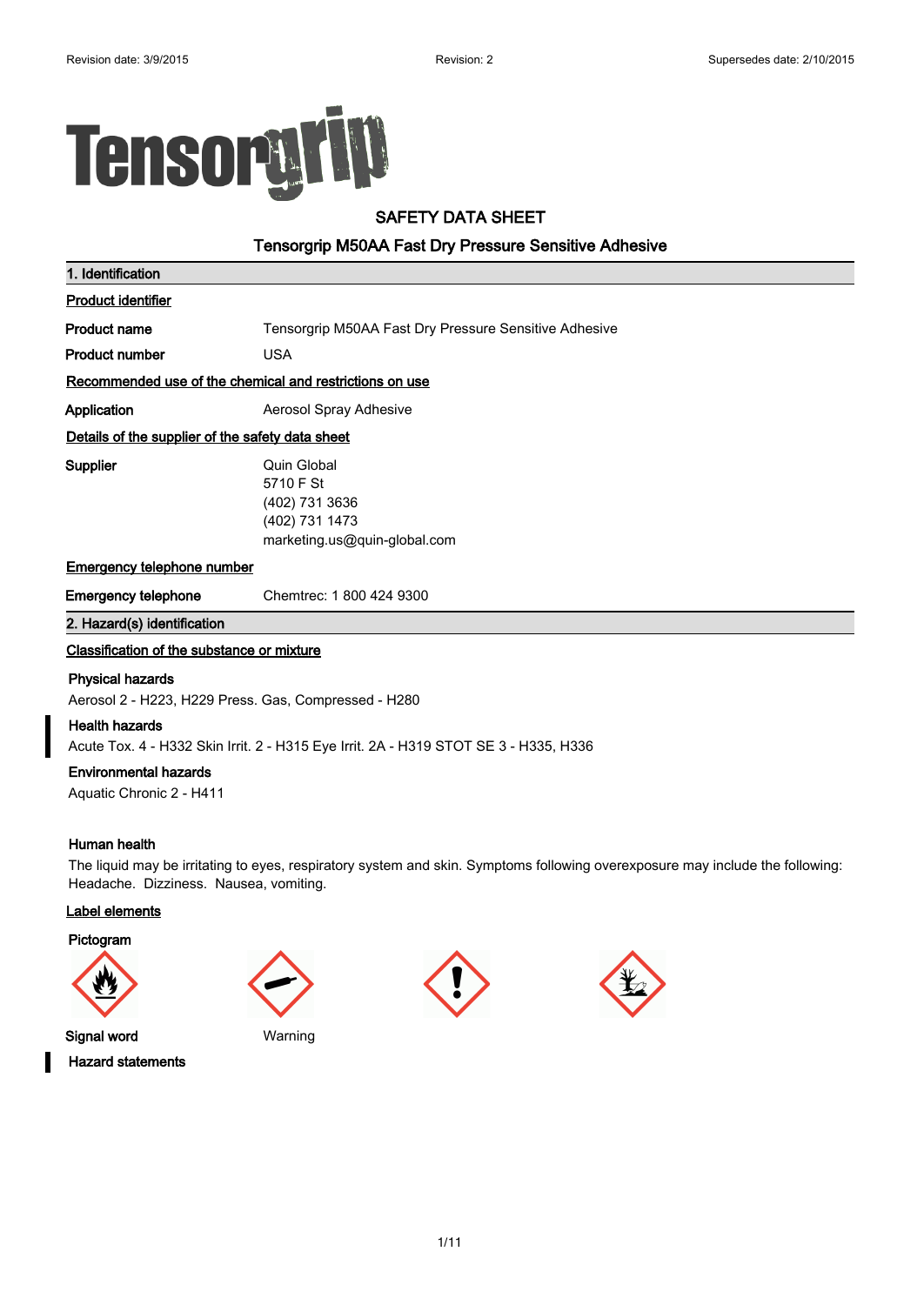|                                 | <b>Tensorgrip M50AA Fast Dry Pressure Sensitive Adhesive</b>                                           |
|---------------------------------|--------------------------------------------------------------------------------------------------------|
|                                 | H223 Flammable aerosol.                                                                                |
|                                 | H229 Pressurized container: may burst if heated.                                                       |
|                                 | H280 Contains gas under pressure; may explode if heated.                                               |
|                                 | H315 Causes skin irritation.                                                                           |
|                                 | H319 Causes serious eye irritation.                                                                    |
|                                 | H332 Harmful if inhaled.                                                                               |
|                                 | H335 May cause respiratory irritation.                                                                 |
|                                 | H336 May cause drowsiness or dizziness.                                                                |
|                                 | H411 Toxic to aquatic life with long lasting effects.                                                  |
| <b>Precautionary statements</b> |                                                                                                        |
|                                 | P210 Keep away from heat, hot surfaces, sparks, open flames and other ignition sources. No<br>smoking. |
|                                 | P261 Avoid breathing vapor/spray.                                                                      |
|                                 | P271 Use only outdoors or in a well-ventilated area.                                                   |
|                                 | P304+P340 IF INHALED: Remove person to fresh air and keep comfortable for breathing.                   |
|                                 | P312 Call a POISON CENTER/doctor if you feel unwell.                                                   |
|                                 | P410+P403 Protect from sunlight. Store in a well-ventilated place.                                     |
| Supplemental label information  |                                                                                                        |
|                                 | $AT$ (o) 25.12% of the mixture consists of ingredient(s) of unknown acute oral toxicity.               |
|                                 | AT(d) 25.12% of the mixture consists of ingredient(s) of unknown acute dermal toxicity.                |
| Contains                        | Dimethyl Ether, Pentane, Acetone                                                                       |

#### **Other hazards**

This product does not contain any substances classified as PBT or vPvB.

#### **Other hazards**

| 3. Composition/information on ingredients                             |         |  |  |
|-----------------------------------------------------------------------|---------|--|--|
| <b>Substances</b>                                                     |         |  |  |
| <b>Mixture Statement</b>                                              |         |  |  |
| <b>Mixtures</b>                                                       |         |  |  |
| <b>Dimethyl Ether</b>                                                 | 60-100% |  |  |
| CAS number: 115-10-6 REACH registration number: 01-2119472128-37-XXXX |         |  |  |
| <b>Classification</b>                                                 |         |  |  |
| Flam. Gas 1 - H220                                                    |         |  |  |
| Press. Gas, Liquefied - H280                                          |         |  |  |
| Acute Tox. 4 - H332                                                   |         |  |  |
| Skin Irrit. 2 - H315                                                  |         |  |  |
| Eye Irrit. 2B - H320                                                  |         |  |  |
| STOT SE 3 - H335, H336                                                |         |  |  |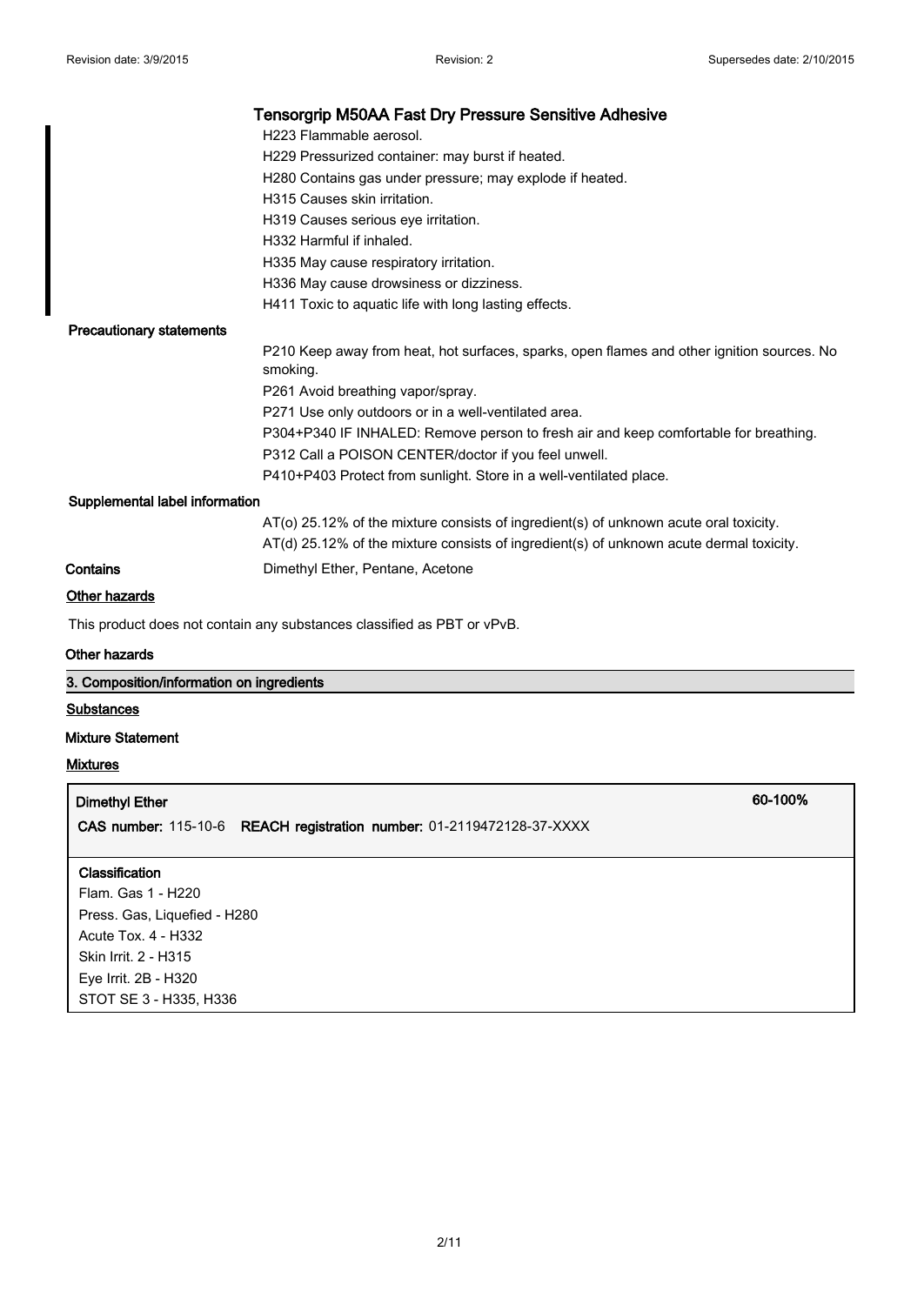| Pentane                                                              | 10-30%   |
|----------------------------------------------------------------------|----------|
| <b>CAS number: 78-78-4</b>                                           |          |
| M factor (Acute) = $1$                                               |          |
|                                                                      |          |
| Classification                                                       |          |
| Flam. Liq. 1 - H224                                                  |          |
| Eye Irrit. 2A - H319                                                 |          |
| STOT SE 3 - H336                                                     |          |
| Asp. Tox. 1 - H304                                                   |          |
| Aquatic Chronic 2 - H411                                             |          |
| Acetone                                                              | $1 - 5%$ |
| CAS number: 67-64-1                                                  |          |
|                                                                      |          |
| Classification                                                       |          |
| Flam. Liq. 2 - H225                                                  |          |
| Acute Tox. 4 - H302                                                  |          |
| <b>Acute Tox. 4 - H312</b>                                           |          |
| Acute Tox. 4 - H332                                                  |          |
| Skin Irrit. 2 - H315                                                 |          |
| Eye Irrit. 2A - H319                                                 |          |
| STOT SE 3 - H336                                                     |          |
| The Full Text for all Hazard Statements are Displayed in Section 16. |          |
| 4. First-aid measures                                                |          |

#### **Description of first aid measures**

#### **General information**

Remove affected person from source of contamination. Place unconscious person on their side in the recovery position and ensure breathing can take place. Get medical attention if any discomfort continues.

#### **Inhalation**

Move affected person to fresh air and keep warm and at rest in a position comfortable for breathing. When breathing is difficult, properly trained personnel may assist affected person by administering oxygen. Get medical attention.

#### **Ingestion**

Get medical attention immediately. Never give anything by mouth to an unconscious person. Do not induce vomiting. Move affected person to fresh air and keep warm and at rest in a position comfortable for breathing.

#### **Skin Contact**

Remove affected person from source of contamination. Wash skin thoroughly with soap and water. Get medical attention if any discomfort continues. Remove contaminated clothing.

#### **Eye contact**

Remove any contact lenses and open eyelids wide apart. Only remove contact lenses if the person is conscious, coherent and they can remove them themselves If adhesive bonding occurs, do not force eyelids apart. Continue to rinse for at least 15 minutes. If in doubt, get medical attention promptly. Show this Safety Data Sheet to the medical personnel.

#### **Most important symptoms and effects, both acute and delayed**

#### **Inhalation**

May cause coughing and difficulties in breathing. May cause eye and respiratory system irritation. Overexposure may depress the central nervous system, causing dizziness and intoxication.

#### **Ingestion**

Aspiration hazard if swallowed. May be fatal if swallowed and enters airways. Ingestion may cause severe irritation of the mouth, the esophagus and the gastrointestinal tract. May Cause the following effects: Gastrointestinal symptoms, including upset stomach. Central nervous system depression. Nausea, vomiting. Entry into the lungs following ingestion or vomiting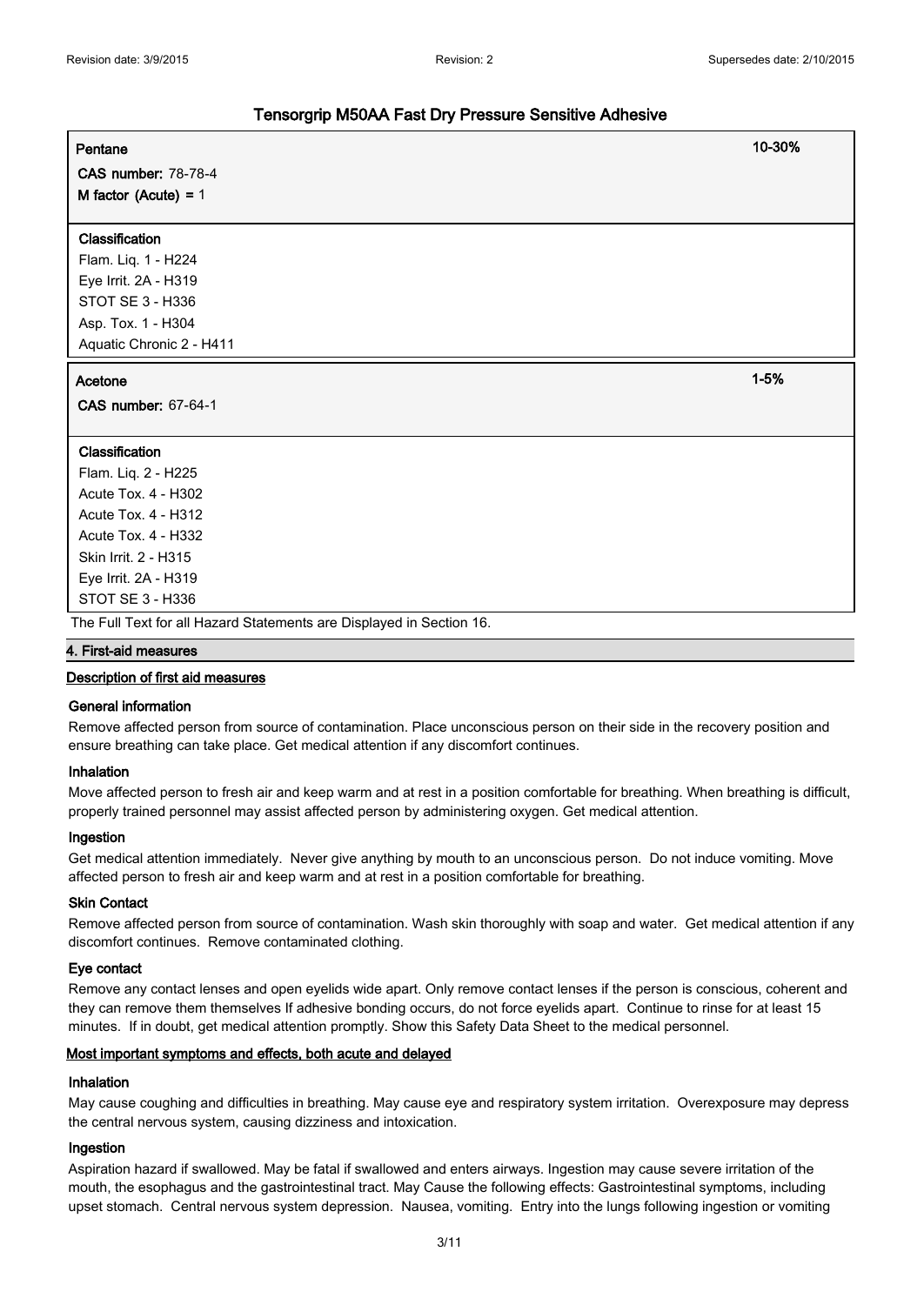may cause chemical pneumonitis.

#### **Skin contact**

May be absorbed through the skin. Product has a defatting effect on skin. The liquid is irritating to eyes and skin. A single exposure may cause the following adverse effects: Dryness and/or cracking.

#### **Eye contact**

Causes serious eye irritation. Burns can occur. A single exposure may cause the following adverse effects: Pain. Conjunctivitis, irritation, tearing. Prolonged or repeated exposure may cause the following adverse effects: Irritation of eyes and mucous membranes. Prolonged contact causes serious eye and tissue damage.

#### **5.Fire-fighting measures**

#### **Extinguishing media**

#### **Suitable extinguishing media**

Extinguish with alcohol-resistant foam, carbon dioxide or dry powder.

#### **Unsuitable extinguishing media**

Do not use water jet as an extinguisher, as this will spread the fire.

#### **Special hazards arising from the substance or mixture**

#### **Specific hazards**

Pressurized container: Must not be exposed to temperatures above 50°C/120°F Containers can burst violently or explode when heated, due to excessive pressure build-up. Vapors are heavier than air and may spread near ground and travel a considerable distance to a source of ignition and flash back.

#### **Advice for firefighters**

#### **Special protective equipment for firefighters**

Wear positive-pressure self-contained breathing apparatus (SCBA) and appropriate protective clothing.

#### **6. Accidental release measures**

#### **Personal precautions, protective equipment and emergency procedures**

#### **Personal precautions**

For personal protection, see Section 8. No smoking, sparks, flames or other sources of ignition near spillage.

#### **Environmental precautions**

#### **Environmental precautions**

Avoid discharge into drains. Contain spillage with sand, earth or other suitable non-combustible material.

#### **Methods and material for containment and cleaning up**

#### **Methods for cleaning up**

Stop leak if possible without risk. No smoking, sparks, flames or other sources of ignition near spillage. Avoid the spillage or runoff entering drains, sewers or watercourses. Eliminate all sources of ignition. Provide adequate ventilation. Absorb in vermiculite, dry sand or earth and place into containers. Wash thoroughly after dealing with a spillage.

#### **7. Handling and storage**

#### **Precautions for safe handling**

#### **Usage precautions**

Avoid contact with skin and eyes. Keep away from heat, sparks and open flame. Provide adequate ventilation. Avoid inhalation of vapors. Use approved respirator if air contamination is above an acceptable level. Container must be kept tightly closed when not in use. Use explosion proof electric equipment. Avoid discharge into drains or watercourses or onto the ground.

#### **Advice on general occupational hygiene**

Do not eat, drink or smoke when using this product.

#### **Conditions for safe storage, including any incompatibilities**

#### **Storage precautions**

Keep away from heat, sparks and open flame. Keep container tightly closed. Keep only in the original container. Pressurized container: Must not be exposed to temperatures above 50°C/120°F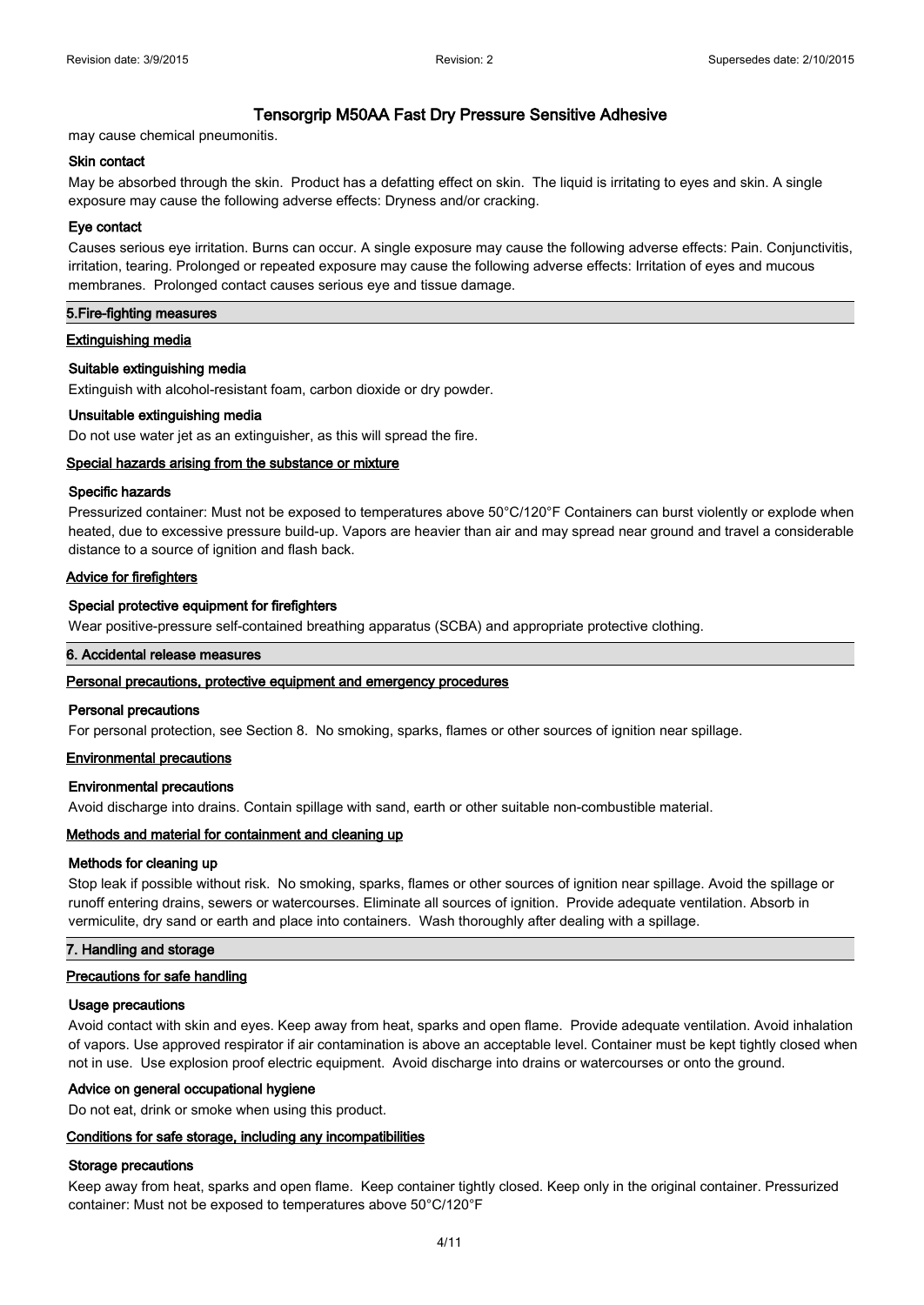#### **Specific end uses(s)**

#### **Specific end use(s)**

The identified uses for this product are detailed in Section 1.2.

#### **8. Exposure Controls/personal protection**

#### **Control parameters**

#### **Occupational exposure limits**

#### **Dimethyl Ether**

Long-term exposure limit (8-hour TWA): WEEL:US.AIHA = Workplace Environmental Exposure Level Guides 1000 ppm

#### **Pentane**

Long-term exposure limit (8-hour TWA): ACGIH 600 ppm

#### **Acetone**

Long-term exposure limit (8-hour TWA): ACGIH 500 ppm Short-term exposure limit (15-minute): ACGIH 750 ppm  $\mathbf{A}$ 

Long-term exposure limit (8-hour TWA): OSHA 1000 ppm 2400 mg/m<sup>3</sup> Ceiling exposure limit: NIOSH: National Institute of Occupational Safety and Health 250 ppm 590 mg/m<sup>3</sup> vapour

ACGIH = American Conference of Governmental Industrial Hygienists.

A4 = Not Classifiable as a Human Carcinogen.

OSHA = Occupational Safety and Health Administration.

#### **Acetone (CAS: 67-64-1)**

#### **Immediate danger to life and health**

2500 ppm

#### **Exposure controls**

#### **Protective equipment**





#### **Appropriate engineering controls**

This product must not be handled in a confined space without adequate ventilation. Avoid inhalation of vapors and spray/mists. As this product contains ingredients with exposure limits, process enclosures, local exhaust ventilation or other engineering controls should be used to keep worker exposure below any statutory or recommended limits, if use generates dust, fumes, gas, vapor or mist.

#### **Eye/face protection**

Wear chemical splash goggles.

#### **Hand protection**

Use protective gloves.

#### **Other skin and body protection**

Wear appropriate clothing to prevent any possibility of liquid contact and repeated or prolonged vapor contact.

#### **Hygiene measures**

DO NOT SMOKE IN WORK AREA! When using do not eat, drink or smoke. Promptly remove any clothing that becomes contaminated. Wash promptly with soap and water if skin becomes contaminated. Wash hands at the end of each work shift and before eating, smoking and using the toilet.

#### **Respiratory protection**

Respiratory protection must be used if the airborne contamination exceeds the recommended occupational exposure limit. If exposure levels are likely to be exceeded, use a full face mask fitted with an organic AXP3 filter for short term low level exposures. For long term or high level exposures, compressed airline breathing apparatus should be used.

#### **9. Physical and Chemical Properties**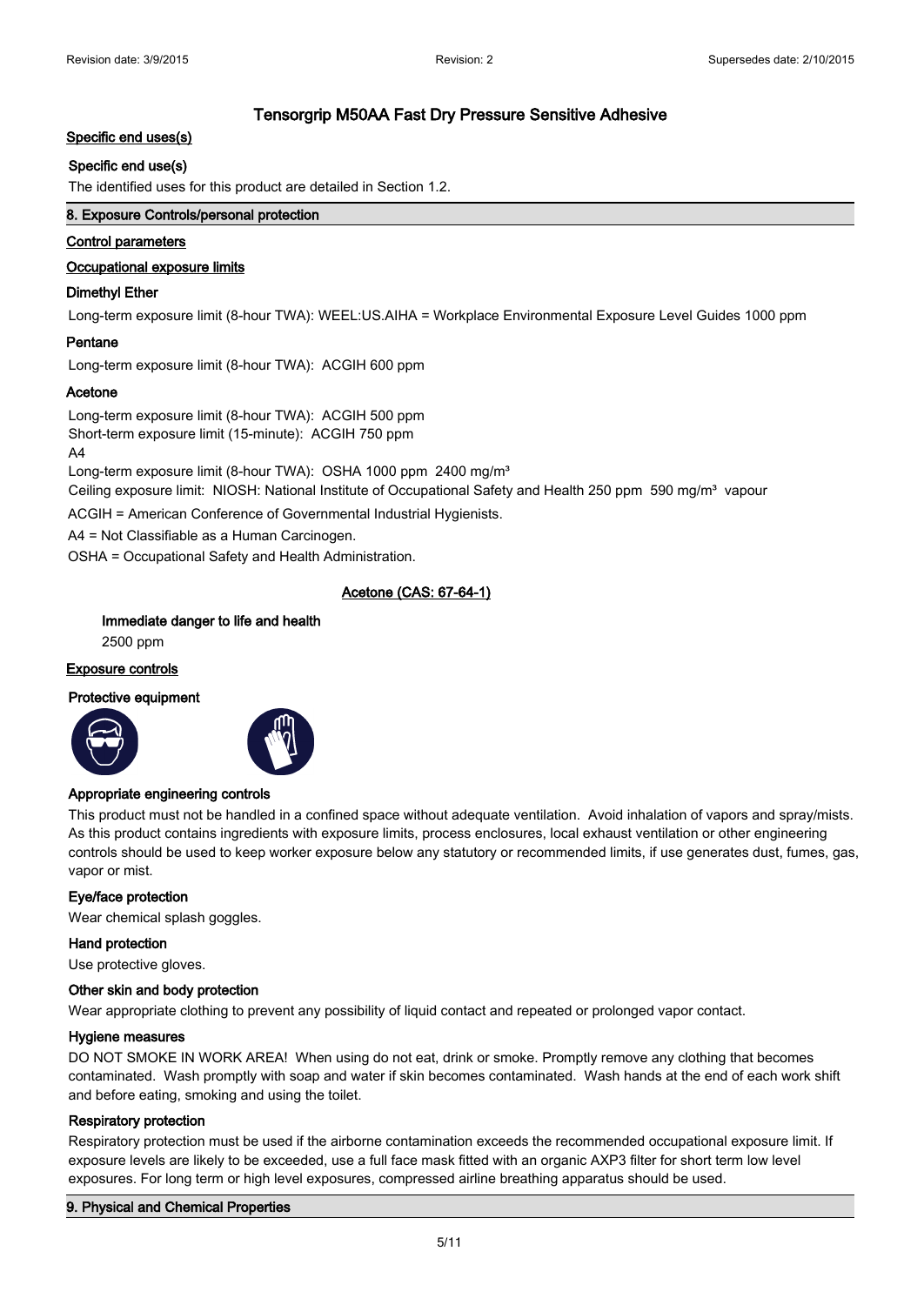#### **Information on basic physical and chemical properties**

#### **Appearance**

Aerosol.

**Color**

Clear. Blue.

#### **Odor**

Organic solvents.

#### **Initial boiling point and range**

-25°C/-13°F @ 1013.25 mbar

**Flash point** -41°C/-42°F Not specified.

#### **Upper/lower flammability or explosive limits**

Lower flammable/explosive limit: 3.4 g/100 g Upper flammable/explosive limit: 18 g/100 g

#### **Vapour pressure**

Not determined.

**Vapour density** Not determined.

**Relative density** .708

**Solubility(ies)** Negligibly soluble in water

#### **Volatile organic compound**

This product contains a maximum VOC content of 574.04 g/l.

#### **10. Stability and reactivity**

#### **Stability**

Stable at normal ambient temperatures and when used as recommended.

#### **Possibility of hazardous reactions**

Will not polymerize.

#### **Conditions to avoid**

Avoid heat, flames and other sources of ignition. Reducing agents. Oxidizing agents. Avoid contact with the following materials:

#### **Materials to avoid**

None known.

#### **Hazardous decomposition products**

Fire creates: Vapours/gases/fumes of: Carbon monoxide (CO). Carbon dioxide (CO2).

#### **11. Toxicological information**

#### **Information on toxicological effects**

**Acute toxicity - oral**

**ATE oral (mg/kg)** 10,400.0

#### **Acute toxicity - dermal ATE dermal (mg/kg)**

22880.0

#### **Acute toxicity - inhalation**

**ATE inhalation (gases ppm)**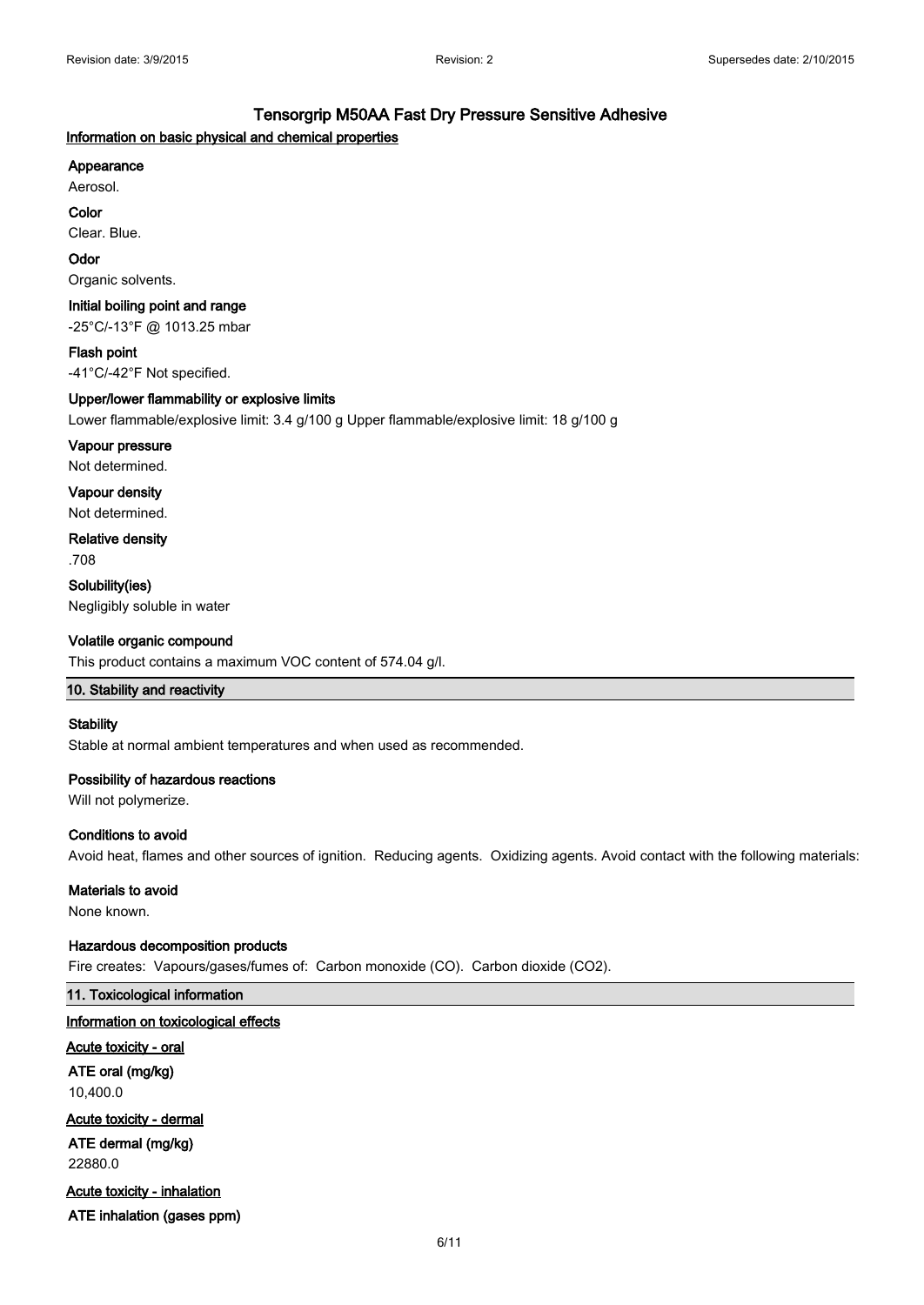#### 7500.0

#### **ATE inhalation (vapours mg/l)**

305.55555556

#### **Carcinogenicity**

Does not contain any substances known to be carcinogenic.

#### **Toxicological information on ingredients.**

**Dimethyl Ether**

#### **Acute toxicity - inhalation**

Acute toxicity inhalation (LC<sub>50</sub> gases ppmV) 308.5

**Species**

Rat

#### **ATE inhalation (gases ppm)** 4500

#### **Carcinogenicity**

Does not contain any substances known to be carcinogenic.

#### **Specific target organ toxicity - single exposure**

#### **STOT - single exposure**

May cause respiratory irritation. Central nervous system depression. Skin and eye irritation.

#### **Aspiration hazard**

No data available.

#### **Medical Symptoms**

Central nervous system depression. Frostbite. Respiratory system irritation. Skin irritation. Eye irritation.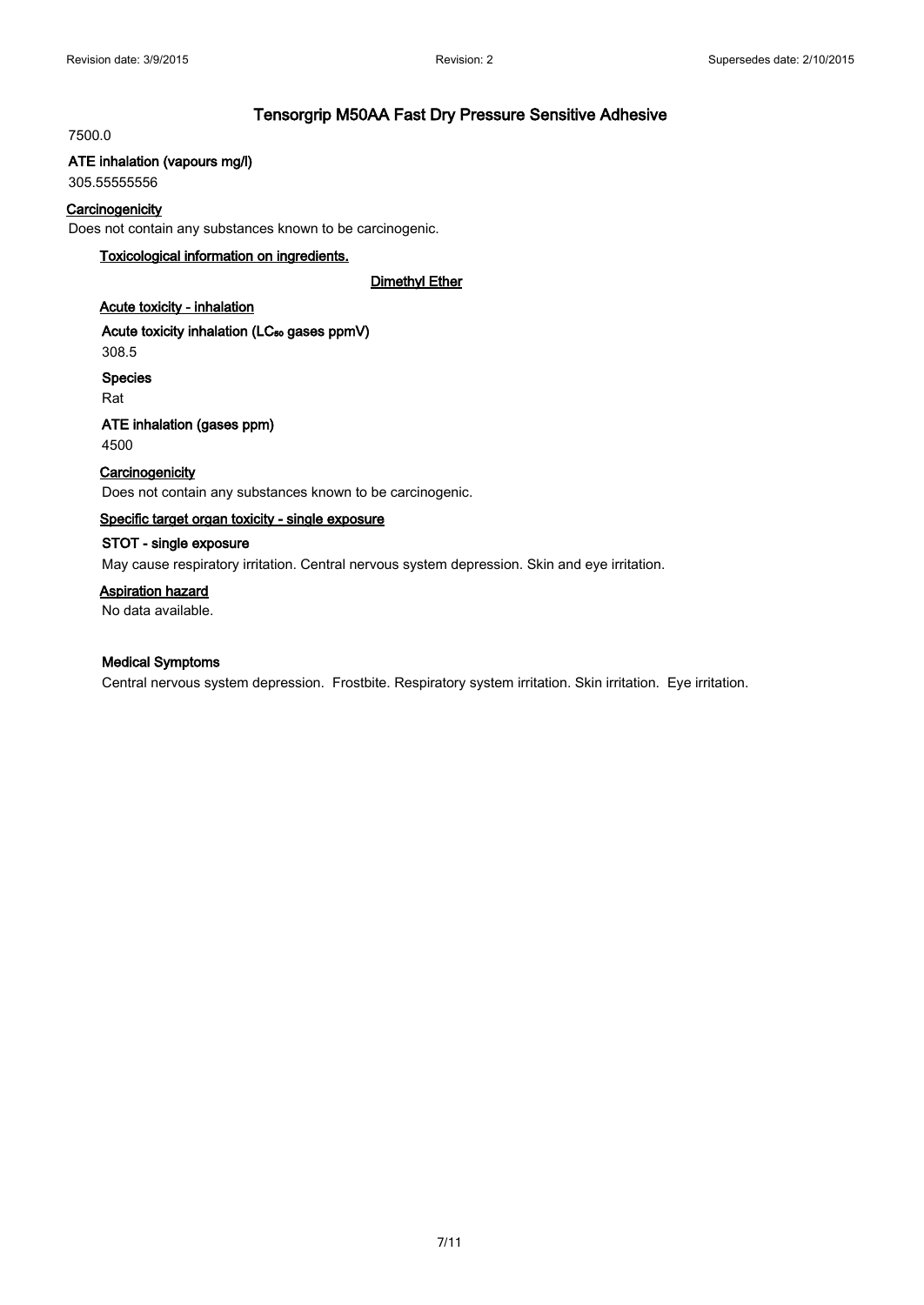#### **Pentane**

**Acute toxicity - oral**

**ATE oral (mg/kg)**

100.0

#### **Acute toxicity - dermal**

#### **ATE dermal (mg/kg)**

1100

#### **Acute toxicity - inhalation**

#### Acute toxicity inhalation (LC<sub>50</sub> vapours mg/l)

1280.0

#### **Species**

Rat

#### **ATE inhalation (vapours mg/l)** 11.0

#### **Serious eye damage/irritation**

Irritation of eyes is assumed.

#### **Germ cell mutagenicity**

**Genotoxicity - in vitro** Ames Test Results: Negative.

#### **Specific target organ toxicity - single exposure**

## **STOT - single exposure**

May cause drowsiness or dizziness

#### **Specific target organ toxicity - repeated exposure**

#### **STOT - repeated exposure**

Not classified as a specific target organ toxicant after repeated exposure.

#### **Aspiration hazard**

Entry into the lungs following ingestion or vomiting may cause chemical pneumonitis.

#### **General information**

Absorbtion of large quantities may cause: Dizziness. Euphoria. Agitation. Convulsions. Narcosis.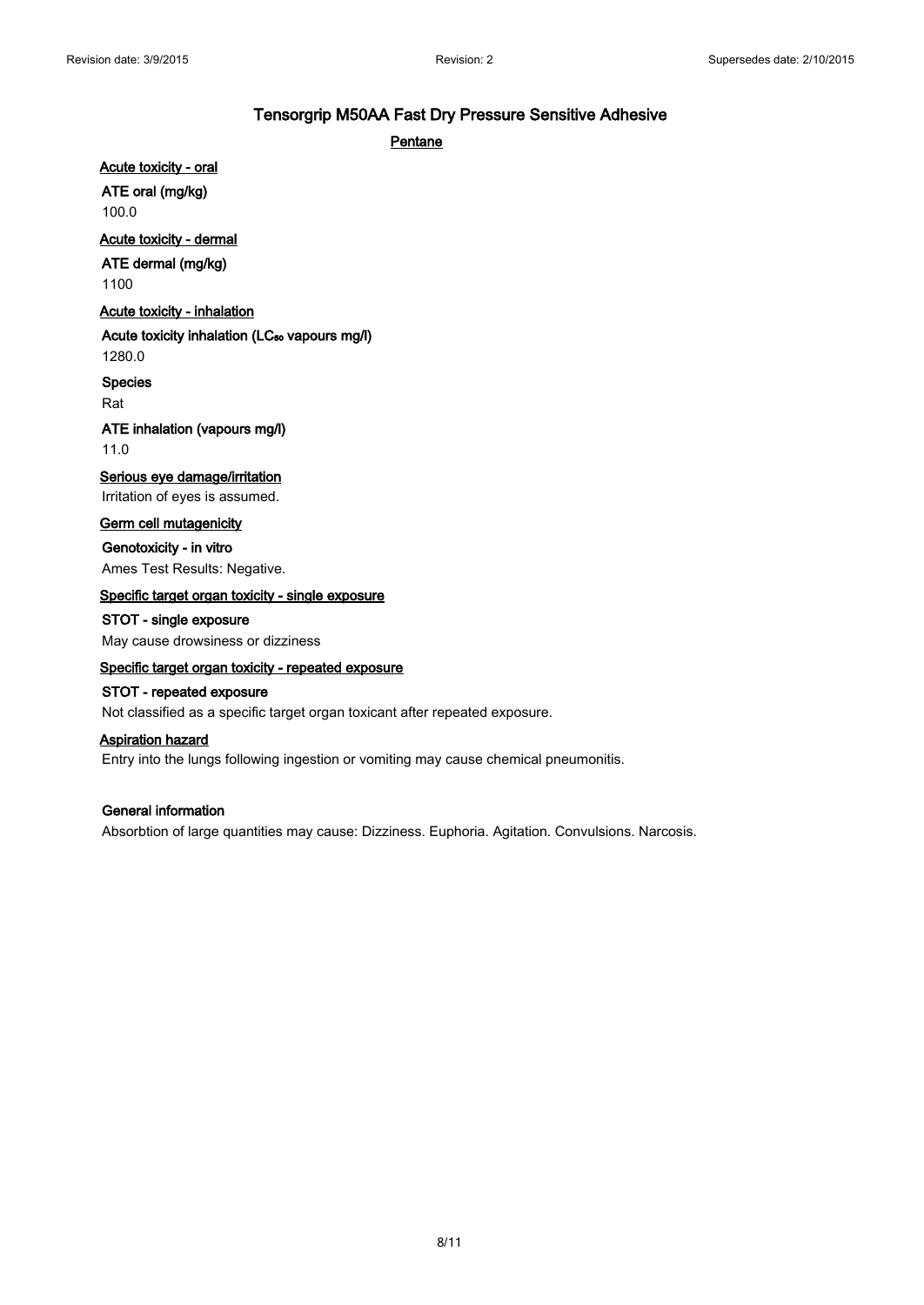**Acetone**

**Acute toxicity - oral**

Acute toxicity oral (LD<sub>50</sub> mg/kg)

5,800.0

**Species**

Rat

#### **ATE oral (mg/kg)** 500.0

**Acute toxicity - dermal**

Acute toxicity dermal (LD<sub>50</sub> mg/kg) 20000.0

**Species**

Rabbit

**ATE dermal (mg/kg)** 1100

#### **Acute toxicity - inhalation**

Acute toxicity inhalation (LC<sub>50</sub> dust/mist mg/l) 76.0

**Species**

Rat

**ATE inhalation (vapours mg/l)** 11.0

#### **Specific target organ toxicity - single exposure**

**STOT - single exposure** May cause drowsiness or dizziness

#### **Inhalation**

Mucosal irritations. Absorption.

#### **Ingestion**

Irritating. May cause nausea, stomach pain and vomiting. Aspiration hazard if swallowed. Entry into the lungs following ingestion or vomiting may cause chemical pneumonitis.

#### **Skin Contact**

This product is moderately irritating. May be absorbed through the skin. Repeated exposure may cause skin dryness or cracking.

#### **Eye contact**

This product is strongly irritating. Risk of corneal clouding.

#### **Route of entry**

Inhalation Skin and/or eye contact

#### **Target Organs**

Eyes

#### **12. Ecological Information**

#### **13. Disposal considerations**

#### **Waste treatment methods**

#### **Disposal methods**

Dispose of waste to licensed waste disposal site in accordance with the requirements of the local Waste Disposal Authority.

#### **14. Transport information**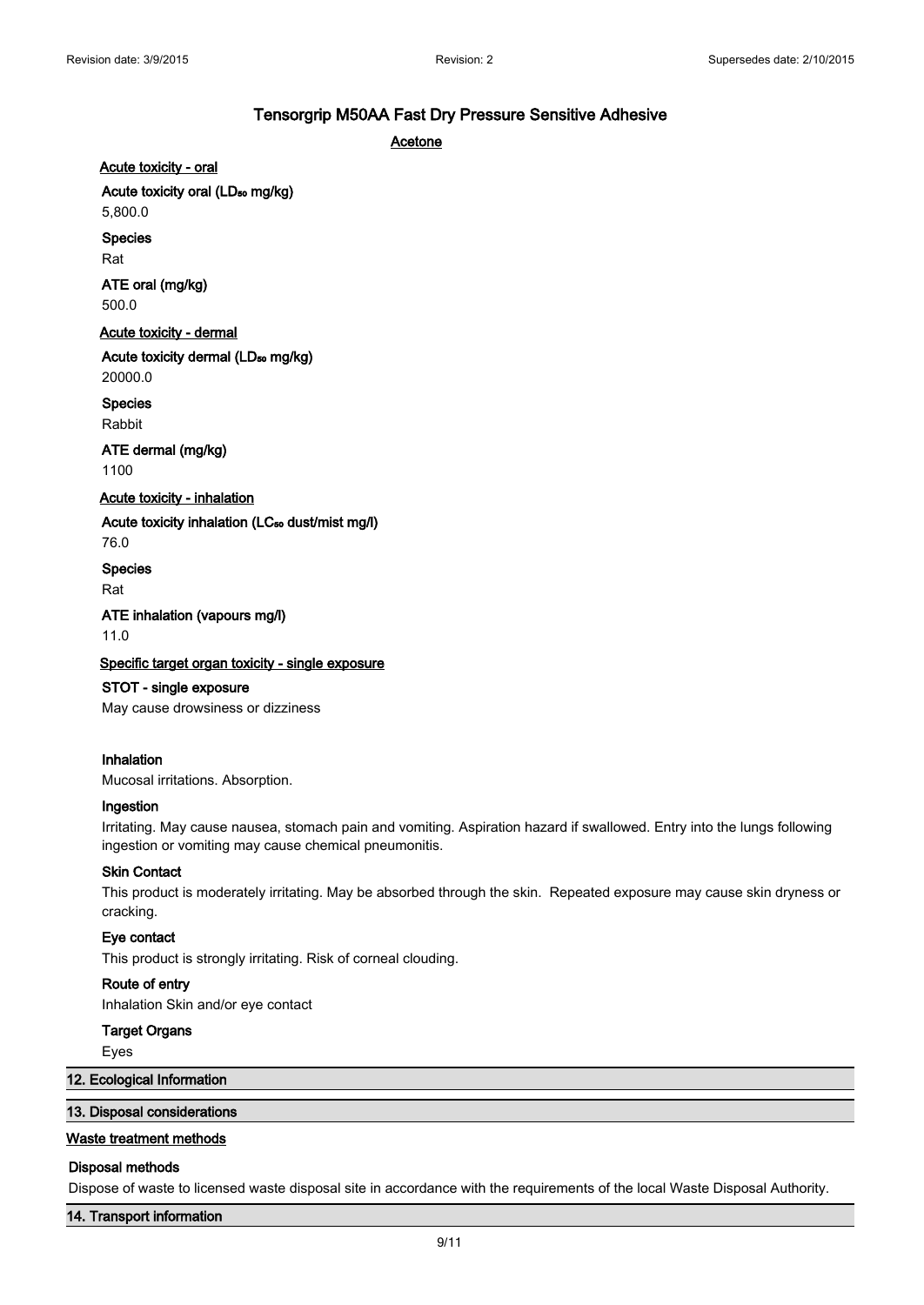| Air transport notes               | 1. <75kg, 2. <150kg                                     |
|-----------------------------------|---------------------------------------------------------|
| <b>UN Number</b>                  |                                                         |
| UN No. (DOT)                      | Limited Quantity <1L, Aerosol                           |
| UN No. (ICAO)                     | 1950                                                    |
| UN proper shipping name           |                                                         |
| Proper shipping name (DOT)        | 1950 - Aerosols, Flammable (Dimethyl Ether, Isopentane) |
| <b>Transport hazard class(es)</b> |                                                         |
| DOT hazard class                  | 2.1                                                     |
| <b>Transport labels</b>           |                                                         |
|                                   |                                                         |



#### **Packing group**

Not applicable.

#### **15. Regulatory information**

#### **Inventories**

**US - TSCA**

Present

#### **Dimethyl Ether**

**Pentane**

#### **Acetone**

| 16. Other information                      |                                                          |
|--------------------------------------------|----------------------------------------------------------|
| <b>Revision date</b>                       | 3/9/2015                                                 |
| <b>Revision</b>                            | 2                                                        |
| Supersedes date                            | 2/10/2015                                                |
| SDS No.                                    | 20537                                                    |
| Hazard statements in full                  |                                                          |
|                                            | H223 Flammable aerosol.                                  |
|                                            | H229 Pressurized container: may burst if heated.         |
|                                            | H280 Contains gas under pressure; may explode if heated. |
|                                            | H302 Harmful if swallowed.                               |
|                                            | H312 Harmful in contact with skin.                       |
|                                            | H315 Causes skin irritation.                             |
|                                            | H319 Causes serious eye irritation.                      |
|                                            | H320 Causes eye irritation.                              |
|                                            | H332 Harmful if inhaled.                                 |
|                                            | H335 May cause respiratory irritation.                   |
|                                            | H336 May cause drowsiness or dizziness.                  |
|                                            | H411 Toxic to aquatic life with long lasting effects.    |
| <b>ACA HMIS Health rating.</b>             | Moderate hazard. (2)                                     |
| <b>ACA HMIS Physical hazard</b><br>rating. | Normally stable. (0)                                     |